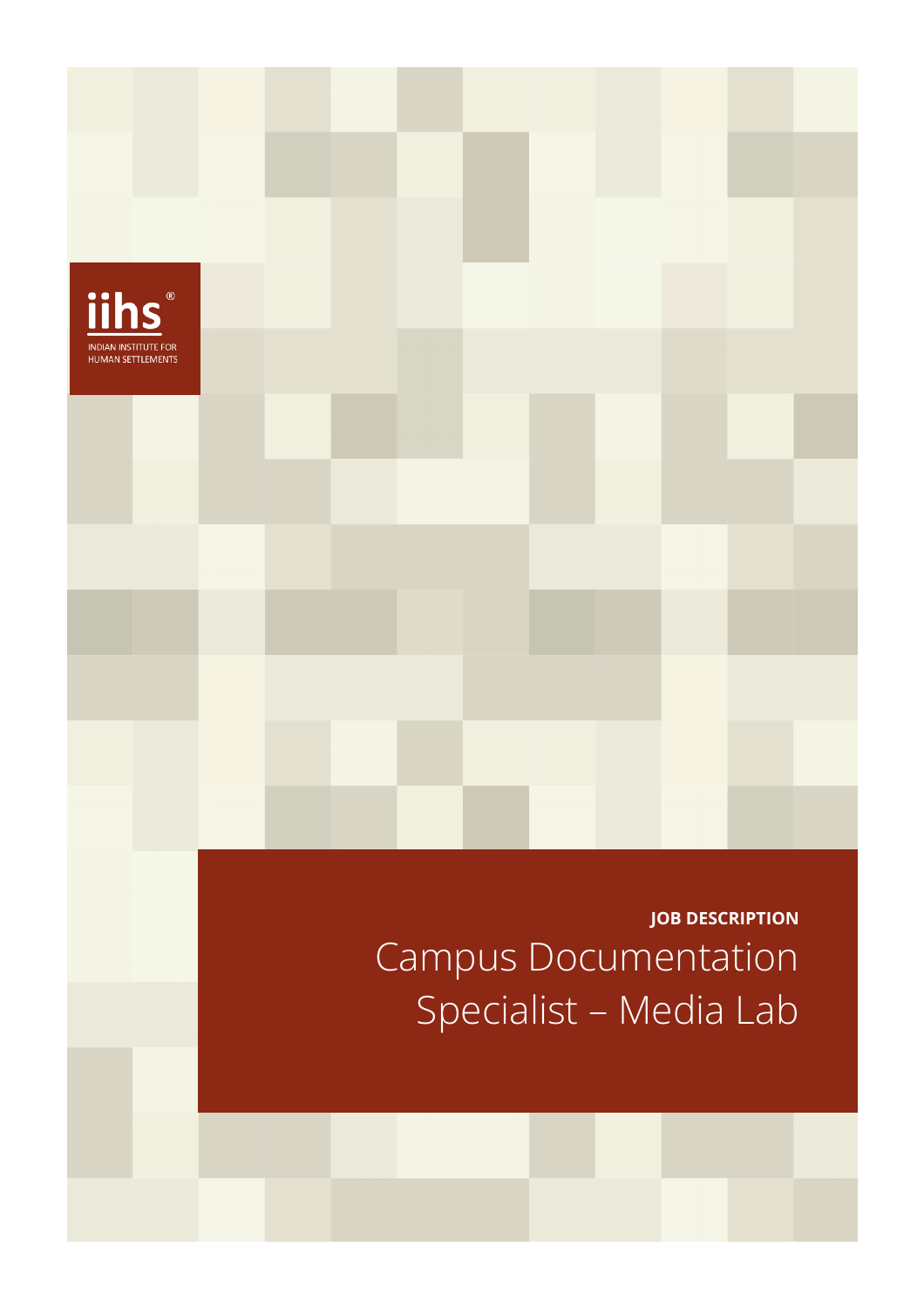### **About Us**

The Indian Institute for Human Settlements (IIHS) is a national education institution committed to the equitable, sustainable and efficient transformation of Indian settlements.

IIHS aims to establish an independently funded and managed national university of eminence for research and innovation focused on the challenges and opportunities of India's urban transition. The proposed IIHS University will be an institution of eminence that will host an integrated programme of quality campus-based education and research, training and lifelong learning for working professionals, distance and blended learning, as well as a whole array of practice and advisory services. The university will have a strong interdisciplinary orientation bringing together theory and praxis that is grounded in the South Asian context and also engages with and draws from knowledge across the globe.

For more information, please see http://www.iihs.co.in

#### **About the Media Lab**

The IIHS Media Lab is a platform that engages with questions around the urban via multiple media practices. The Media Lab's vision is to build a culture of research, teaching and pedagogy using the audio-visual medium inside and outside the classroom. In a rapidly changing complex world, the Media Lab has created a space where the use of images and sound can be a way of understanding the urban milieu and creating new forms of knowledge production. This is in keeping with the mission of the proposed IIHS IOE of being an interdisciplinary institution where different disciplinary methods are used to address urban challenges.

#### **About IIHS Campus Development**

The proposed IIHS IOE main campus is located on a 54-acre freehold site at Kengeri, Bengaluru. The digitally-augmented buildings and facilities slated to be built over three phases, are expected to enable interdisciplinary teaching-learning, research and practice, and demonstrate the best examples of Indian design and traditional crafts.

The campus of the proposed IIHS IOE will aim to provide students and researchers the opportunity to immerse themselves and innovate around India's core urban challenges.

#### **Job Description**

The campus documentation specialist will be responsible for showcasing and documenting the development of the IIHS Kengeri campus using multiple media formats including videos, photos and audio. The role will involve engaging closely with the Media Lab team as well as with multiple other teams engaged in campus development activities.

This is a contractual position initially for the duration of 11 months, renewable on mutual consent.

### **Activities and Tasks**

Responsibilities would include, but not be limited to, the following:

• Shooting videos and photographs of the ongoing activities and events on Campus using DSLR/ video cameras;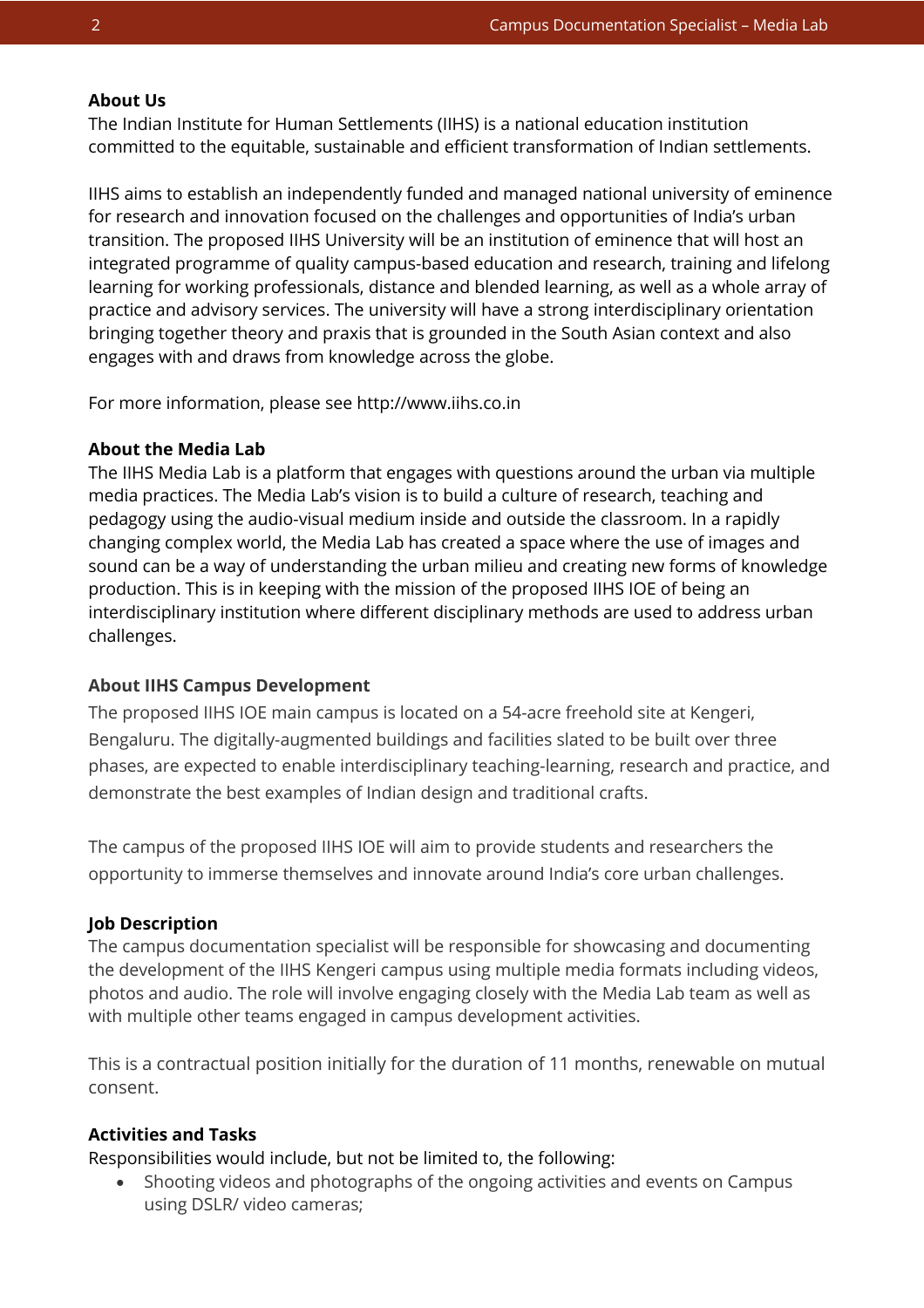- Editing content using Adobe Premiere Pro or Final Cut Pro software;
- Liaising with other teams and functions on various projects, including the production of short films as needed;
- Archiving assets at the Media Lab;
- Providing support to other IIHS activities including academics, research, training, practice, operations and others;
- Participating in all activities of institution-building at IIHS; carrying out tasks as assigned by IIHS; and travelling on IIHS work within or outside the country as and when needed.

## **Structure and Reporting**

The campus documentation specialist will be an External Consultant coordinating with the Lead – Media Lab or with any other person designated by the Lead, and will be required to collaborate effectively with a diverse group of internal teams and external individuals/organisations, and students.

### **Person Specification**

The applicant should

- Have a Bachelor's degree with a minimum of 4 years of relevant experience;
- Have a keen interest in filmmaking / photography / script writing for short videos;
- Be an effective team player with good interpersonal skills and the ability to work in a dynamic environment involving diverse teams across IIHS;
- Have good communication skills listening, speaking and writing;
- Be proactive and self-driven, with the ability to take initiative as needed.

This is a contractual engagement for an initial term of 11 months, renewable on mutual consent. This offer is on an exclusive basis, which implies that other professional assignments (whether compensated or not) that bear a potential conflict of interest with IIHS cannot be undertaken.

The search will remain open until the position is filled.

### **Location**

This position is based in Bengaluru and may entail travel to other locations in India.

### **Review and Assessment**

The role and performance of the incumbent shall be subject to normal review and assessment systems at IIHS.

### **Diversity Policy**

IIHS is an equal opportunity employer that encourages women, people with disabilities and those from economically and socially excluded communities with the requisite skills and qualifications to apply for positions.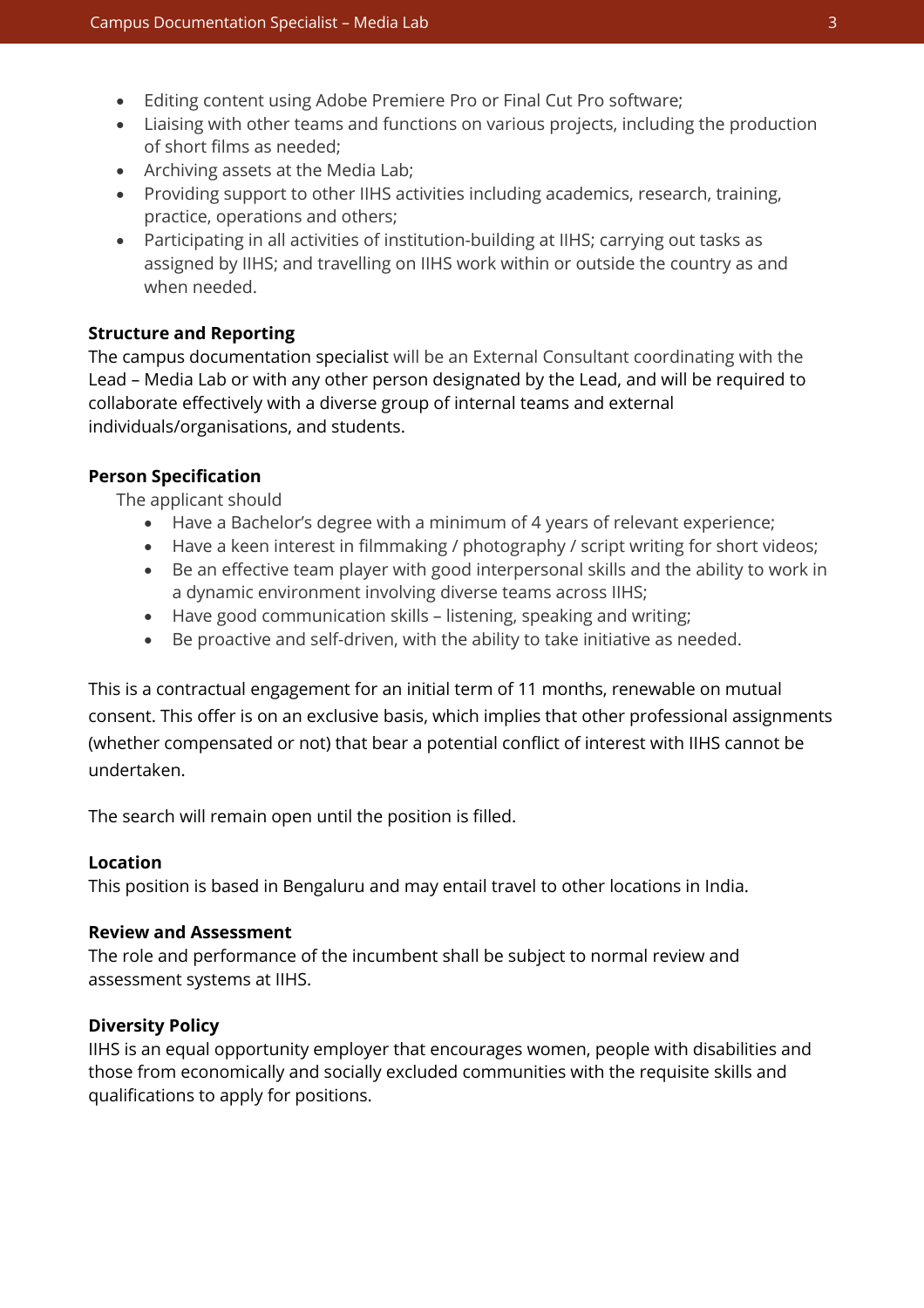# **To apply**

If you are interested to explore this opportunity with us, please fill the online application form by clicking [here.](https://iihs.co.in/job-application/) (You can also click on the "Apply Now" button at the end of the Job Description displayed on the website).

# **Contact**

Please write to us at **hr@iihs.co.in** if you need any clarifications while filling the online application form.